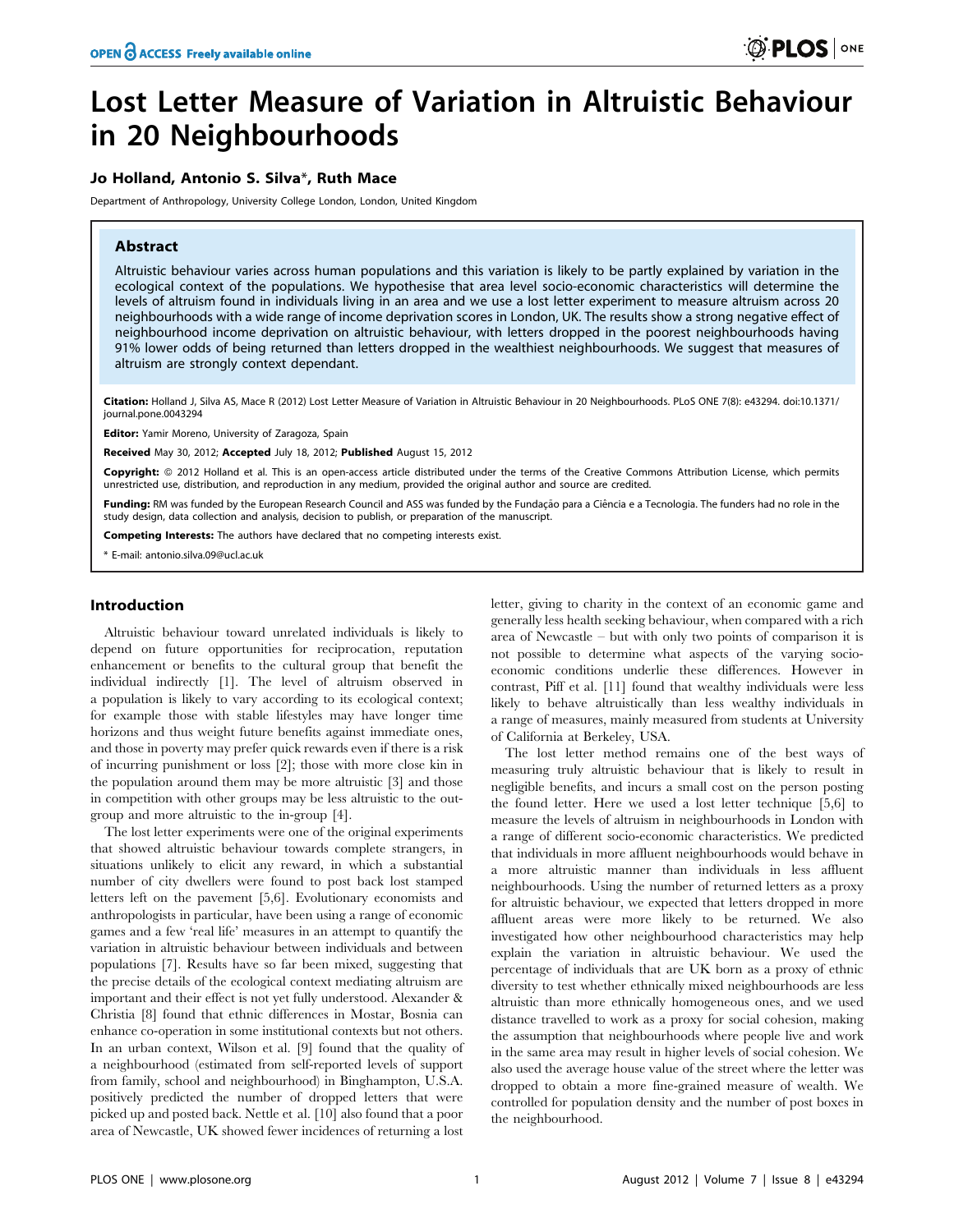

**Income Deprivation Quartile** 

Figure 1. Plot of the predicted probability of a letter being returned by the level of neighbourhood income deprivation score. This measure is a composite index of the proportion of the population experiencing deprivation related to low income and has been divided into 4 quartiles, with the higher the score the more deprived the neighbourhood. This relationship is controlled for house values on the street where the letter was dropped, population density, percentage of UK born individuals, number of post boxes and average distance travelled to work in the neighbourhood. Error bars represent 95% confidence intervals. doi:10.1371/journal.pone.0043294.g001

#### Methods

#### Sampling Procedure

We dropped 300 letters in 20 neighbourhoods (15 letters per area) in London during June 2010. The letters were addressed by hand to the author's home address with a neutral name (J. Holland), which could have been male or female. The letters were dropped on the pavement with the address face up during rain free weekdays. The neighbourhoods used in this experiment were selected to include a wide range of wealth based on their levels of income deprivation, as measured by a composite index of the proportion of the population experiencing deprivation related to low income [12]. Each neighbourhood represented a Lower Super Output Area (LSOA) which has an average population of 1500. LSOAs are suitable because they are the smallest division where aggregate socio-economic data can be gathered [13].

# Analysis

The outcome variable was a binary variable indicating whether a letter was returned (61%) or not (39%). We regressed this outcome against several predictors: i) income deprivation score (ordinal variable; 4 quartiles; the higher the score the more deprived [12]); ii) population density (continuous variable); iii) percentage of individuals born in the UK (continuous variable); iv) number of post boxes (continuous variable); v) average distance to workplace (continuous variable); vi) house value (continuous variable; 8 bands of average house price for each street [14]); In a preliminary analysis there was an indication of a non-linear effect of the income deprivation score and as result this variable was transformed into an ordinal measure, divided by 4 quartiles. Measures i to v are neighbourhood level variables, while house value is related to the street and hence is a letter level variable. We had also planned on using neighbourhood crime scores as a predictor variable to attempt to disentangle the effects of income deprivation and crime on levels of altruism, but due to strong collinearity  $(r = 0.90)$  between these two variables only income deprivation was used in the final model.

We used a logistic random-intercept regression model to measure the amount of variation in returned letters explained by our predictor variables, using the neighbourhood LSOA code as a random effect to take into account the amount of variation that is due to the cluster effects of each neighbourhood [15]. Initially, we ran a null model with no predictor variables to calculate the amount of variation due to between neighbourhood differences, followed by a model with all relevant predictor variables to calculate the amount of this variation explained by the variables used in this model. The models were run using xtlogit in Stata 11.2 with a maximum likelihood estimation procedure.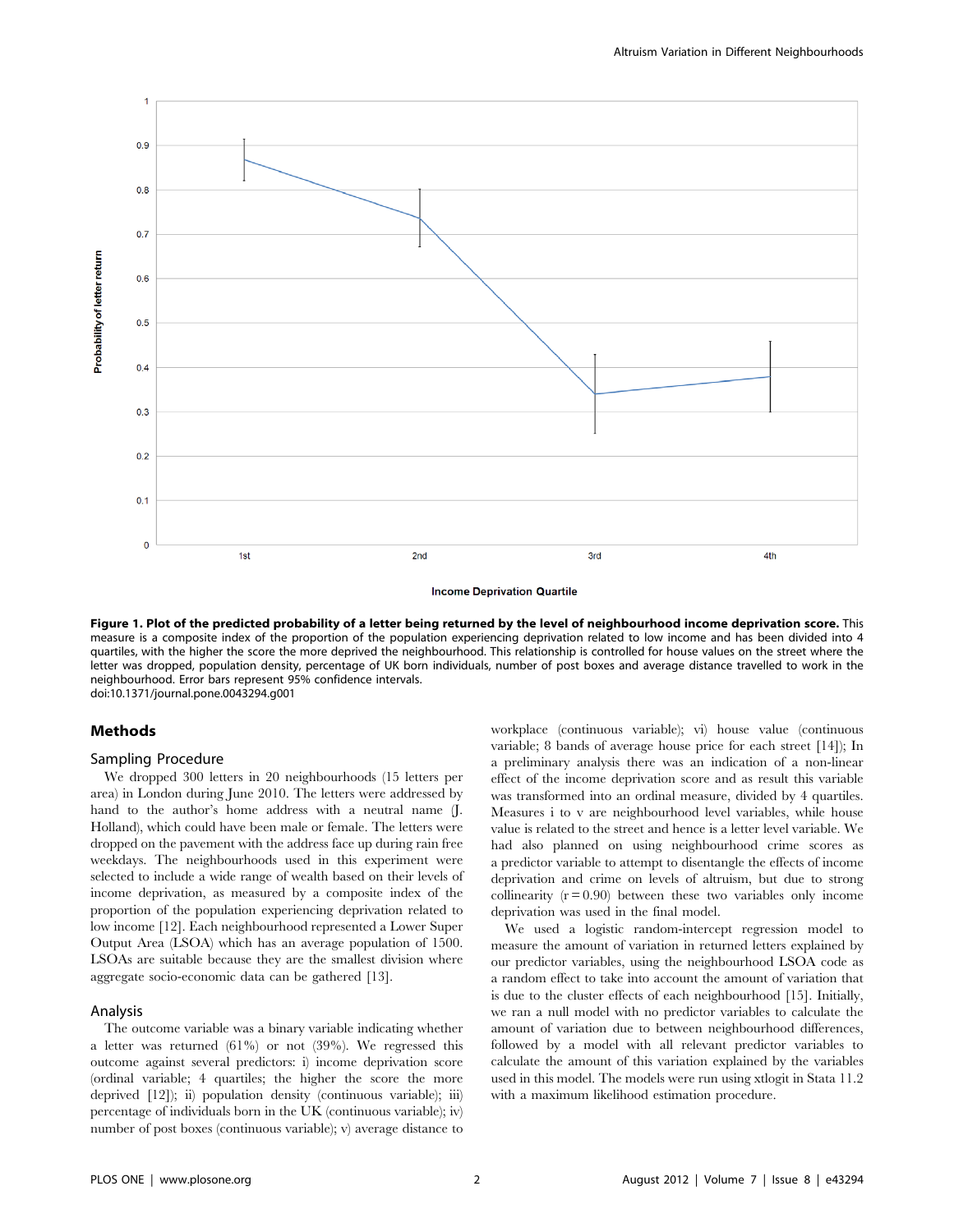#### Results

We found income deprivation to be the best predictor of whether a letter would be returned or not. On average, 87% of the letters dropped in the richest neighbourhoods  $(1<sup>st</sup>$  quartile) were returned when compared to a 37% return rate in the poorest neighbourhoods (4<sup>th</sup> quartile) (Table S1). A letter dropped in poorer neighbourhoods  $(3^{rd}$  and  $4^{th}$  quartile of income deprivation) had, respectively, 92% and 91% less odds of being delivered than letters dropped in the richest neighbourhood  $(1<sup>st</sup>$  quartile). There was a statistically significant difference between the top 2 quartiles and bottom 2 quartiles (unpublished results). The effect of income deprivation is not linear, with the probability of a letter being returned only increasing on wealthier neighbourhoods with income deprivation scores below 0.16 (Figure 1). Density of postboxes was controlled for and not found to be a significant predictor of returns. With the exception of average distance travelled to work, which had a positive effect, the other predictor variables were found to have no significant impact in explaining the variance in the return of lost letters (Table 1).

All the variables used in the full model are, with the exception of house value, neighbourhood level variables. As a result, if these variables accurately explain the outcome variance for the analysis, we would expect the proportion of variance accounted for by neighbourhoods to be substantially reduced when compared to the null model with no predictor variables. This was confirmed by the decrease of the intra-cluster correlation coefficient at the neighbourhood level from  $0.28$  in the null model to  $\leq 0.00$  in the full model, demonstrating the validity of the model used.

#### Discussion

The likelihood of returning a lost letter at no obvious benefit to the individual is strongly predicted by the level of income deprivation in the local area, and appears to not be greatly influenced by other socio-economic descriptors of the neighbourhood. This suggests that those living in poor neighbourhoods are less inclined to behave altruistically toward their neighbours.

These results could be explained by the characteristics of individuals in poor neighbourhoods (e.g. income and education) or due to the area level characteristics of these neighbourhoods (e.g. social cohesion and crime). Low-income individuals may be too

Table 1. Descriptive statistics, odds ratio and 95% confidence intervals for the logistic random intercept regression models used to predict letter return rates.

| Predictor                               | Mean<br>(SD) | Odds<br>Ratio | 95 CI      |
|-----------------------------------------|--------------|---------------|------------|
| Income Deprivation Score                |              |               |            |
| 1Q (0.01-0.02); n = 105 (ref. category) |              | 1.00          | ٠          |
| 2Q $(0.03-0.16)$ ; n = 60               |              | 0.43          | 0.15; 1.21 |
| 30 (0.24–0.56): $n = 60$ ***            |              | 0.08          | 0.02;0.29  |
| 40 (0.59–0.74): $n = 75$ ***            |              | 0.09          | 0.03;0.32  |
| House Value (£)                         | 91.7 (59.0)  | 1.00          | 1.00:1.00  |
| Population Density (pop./hectare)       | 77.0 (62.2)  | 1.00          | 0.99;1.00  |
| UK Born Population (%)                  | 71.3 (13.1)  | 0.99          | 0.96:1.03  |
| Number of Post Boxes                    | 4.0(1.1)     | 1.03          | 0.68;1.55  |
| Distance Travelled to Work (km) *       | 10.6(2.3)    | 1.21          | 1.01;1.45  |

 $***p<.001; *p<0.05$ .

doi:10.1371/journal.pone.0043294.t001

preoccupied with meeting individual needs to spend effort (even if rather trivial) on improving an outcome for an unknown neighbour, or may view their residency in poor areas as temporary and therefore choose not to invest in pro-social behaviour. The lower levels of social cohesion and high incidence of crime normally found in poor neighbourhoods [16,17] are also likely to affect how individuals behave, irrespective of their individual characteristics, by creating feelings of distrust and leading to less altruistic behaviour towards neighbours. The high correlation between income deprivation and crime scores in our sampled neighbourhoods confirms this association, but it also makes it impossible to assert which factor, poverty or crime, actually predicts altruistic behaviour.

We also found the relationship between income deprivation and returned letters to be non-linear, with no significant differences found between the neighbourhoods in the lower income quartiles or between the higher income quartiles. This suggests a threshold effect, in which individuals start behaving altruistically only above a certain income bracket. This appears to start happening in neighbourhoods with a score above 0.16, ranked in the 30% wealthiest neighbourhoods in England [12]. Our other more finegrained income measure, average house price, did not have any effect on the rate of returned letters and appears to be too local to have any additional influence – it is the socio-economic profile of the neighbourhood, not of the street that matters. The average distance travelled to work was the only other significant measure, albeit in an opposite direction to the predicted effect, with neighbourhoods where people travelled furthest to work being more altruistic. This variable is unlikely to have measured neighbourhood cohesion as initially expected, but it may be associated with more people walking in these commuter areas on the street to a train or bus station and finding the letters.

Our overall findings replicate and expand on previous studies using similar methodology [9,10] but are in contrast with the findings of Piff et al [11] who find that wealthy individuals in Berkeley, U.S.A. are more likely to not give way to other cars or pedestrians, and are more likely to behave selfishly or unethically in economic games. One possible explanation for these contradictory results is that Piff et al [11] findings are likely due to individual level differences, whilst our findings may stem mainly from contextual neighbourhood effects. Therefore our results may not be in conflict, if good socio-economic conditions in an area lead to increased trust and long-term thinking, even though, within any one neighbourhood, wealthier individuals are less altruistic than poorer people. If this is the case, we would predict that the lost letters in our experiment were more likely to be returned by the poorer individuals in the area, and that the wealthy residents of Berkeley would behave even less altruistic when in a poorer neighbourhoods. These latter hypotheses have yet to be tested. Alternatively, these contradictory results may be highlighting domain specific differences of altruistic behaviour between rich and poor people; for example anti-social behaviours involving competition (such as aggressive driving or cheating in an economic game) may be more common amongst the wealthy, whereas in a non-competitive task (such as returning a lost letter) wealthy individuals behave more altruistically than poor individuals.

In this study, we have shown that individuals living in poor neighbourhoods are less altruistic than individuals living in wealthier neighbourhoods. However, we have not been able to identify the specific neighbourhood characteristic behind this, due to income being strongly correlated with other factors, such as crime. Further research should focus on attempting to disentangle these two factors, possibly by comparing equally deprived neighbourhoods with different levels of crime.